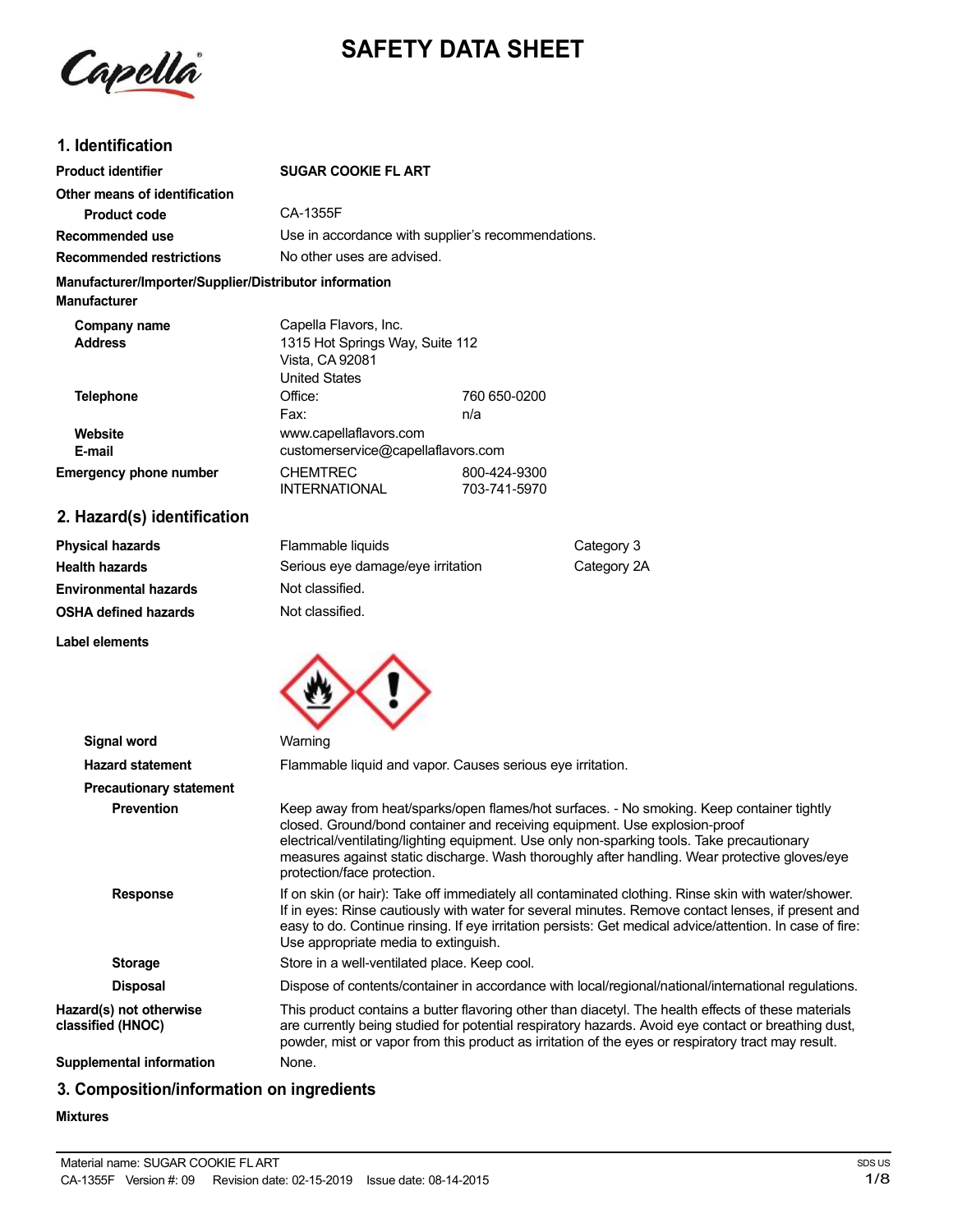| <b>Chemical name</b>                         | Common name and synonyms | <b>CAS number</b> | %          |
|----------------------------------------------|--------------------------|-------------------|------------|
| <b>PROPYLENE GLYCOL</b><br><b>NOM</b><br>NFI |                          | $57 - 55 - 6$     | $50 - 60$  |
| ETHYL ALCOHOL 190 PROOF<br>CANE IP NON GMO   | <b>ETHYLALCOHOL</b>      | 64-17-5           | $10 - 520$ |
| VANILLIN #234                                |                          | 121-33-5          | $10 - 20$  |
| #38<br><b>BENZYL ALCOHOL</b><br>NOM NFI      |                          | 100-51-6          | $5 - 10$   |
| ETHYL VANILLIN #296                          |                          | 121-32-4          | $5 - 10$   |
| Other components below reportable levels     |                          |                   | $10 - 520$ |

Other components below reportable levels

\*Designates that a specific chemical identity and/or percentage of composition has been withheld as a trade secret.

#### **4. First-aid measures**

| <b>Inhalation</b>                                                            | Remove victim to fresh air and keep at rest in a position comfortable for breathing. If experiencing<br>respiratory symptoms: Call a poison center or doctor/physician.                                                                                                                                                                                                             |
|------------------------------------------------------------------------------|-------------------------------------------------------------------------------------------------------------------------------------------------------------------------------------------------------------------------------------------------------------------------------------------------------------------------------------------------------------------------------------|
| <b>Skin contact</b>                                                          | Take off immediately all contaminated clothing. Rinse skin with water/shower. Get medical<br>attention if irritation develops and persists.                                                                                                                                                                                                                                         |
| Eye contact                                                                  | Immediately flush eyes with plenty of water for at least 15 minutes. Remove contact lenses, if<br>present and easy to do. Continue rinsing. Get medical attention if irritation develops and persists.                                                                                                                                                                              |
| Ingestion                                                                    | Rinse mouth. Get medical attention if symptoms occur.                                                                                                                                                                                                                                                                                                                               |
| <b>Most important</b><br>symptoms/effects, acute and<br>delayed              | Severe eye irritation. Symptoms may include stinging, tearing, redness, swelling, and blurred<br>vision.                                                                                                                                                                                                                                                                            |
| Indication of immediate<br>medical attention and special<br>treatment needed | Provide general supportive measures and treat symptomatically. Thermal burns: Flush with water<br>immediately. While flushing, remove clothes which do not adhere to affected area. Call an<br>ambulance. Continue flushing during transport to hospital. In case of shortness of breath, give<br>oxygen. Keep victim warm. Keep victim under observation. Symptoms may be delayed. |
| <b>General information</b>                                                   | Take off all contaminated clothing immediately. Ensure that medical personnel are aware of the<br>material(s) involved, and take precautions to protect themselves. Wash contaminated clothing<br>before reuse.                                                                                                                                                                     |
| 5. Fire-fighting measures                                                    |                                                                                                                                                                                                                                                                                                                                                                                     |
| Suitable extinguishing media                                                 | Water fog. Alcohol resistant foam. Dry chemical powder. Carbon dioxide (CO2).                                                                                                                                                                                                                                                                                                       |
| Unsuitable extinguishing<br>media                                            | Do not use water jet as an extinguisher, as this will spread the fire.                                                                                                                                                                                                                                                                                                              |
| Specific hazards arising from<br>the chemical                                | Vapors may form explosive mixtures with air. Vapors may travel considerable distance to a source<br>of ignition and flash back. During fire, gases hazardous to health may be formed.                                                                                                                                                                                               |
| Special protective equipment<br>and precautions for firefighters             | Self-contained breathing apparatus and full protective clothing must be worn in case of fire.                                                                                                                                                                                                                                                                                       |
| <b>Fire fighting</b><br>equipment/instructions                               | In case of fire and/or explosion do not breathe fumes. Move containers from fire area if you can do<br>so without risk.                                                                                                                                                                                                                                                             |
| <b>Specific methods</b>                                                      | Use standard firefighting procedures and consider the hazards of other involved materials.                                                                                                                                                                                                                                                                                          |
| General fire hazards                                                         | Flammable liquid and vapor.                                                                                                                                                                                                                                                                                                                                                         |

### **6. Accidental release measures**

**Personal precautions, protective equipment and emergency procedures**

Keep unnecessary personnel away. Keep people away from and upwind of spill/leak. Eliminate all ignition sources (no smoking, flares, sparks, or flames in immediate area). Wear appropriate protective equipment and clothing during clean-up. Avoid inhalation of vapor, fumes, dust and/or mist from the spilled material. Do not touch damaged containers or spilled material unless wearing appropriate protective clothing. Ventilate closed spaces before entering them. Local authorities should be advised if significant spillages cannot be contained. For personal protection, see section 8 of the SDS.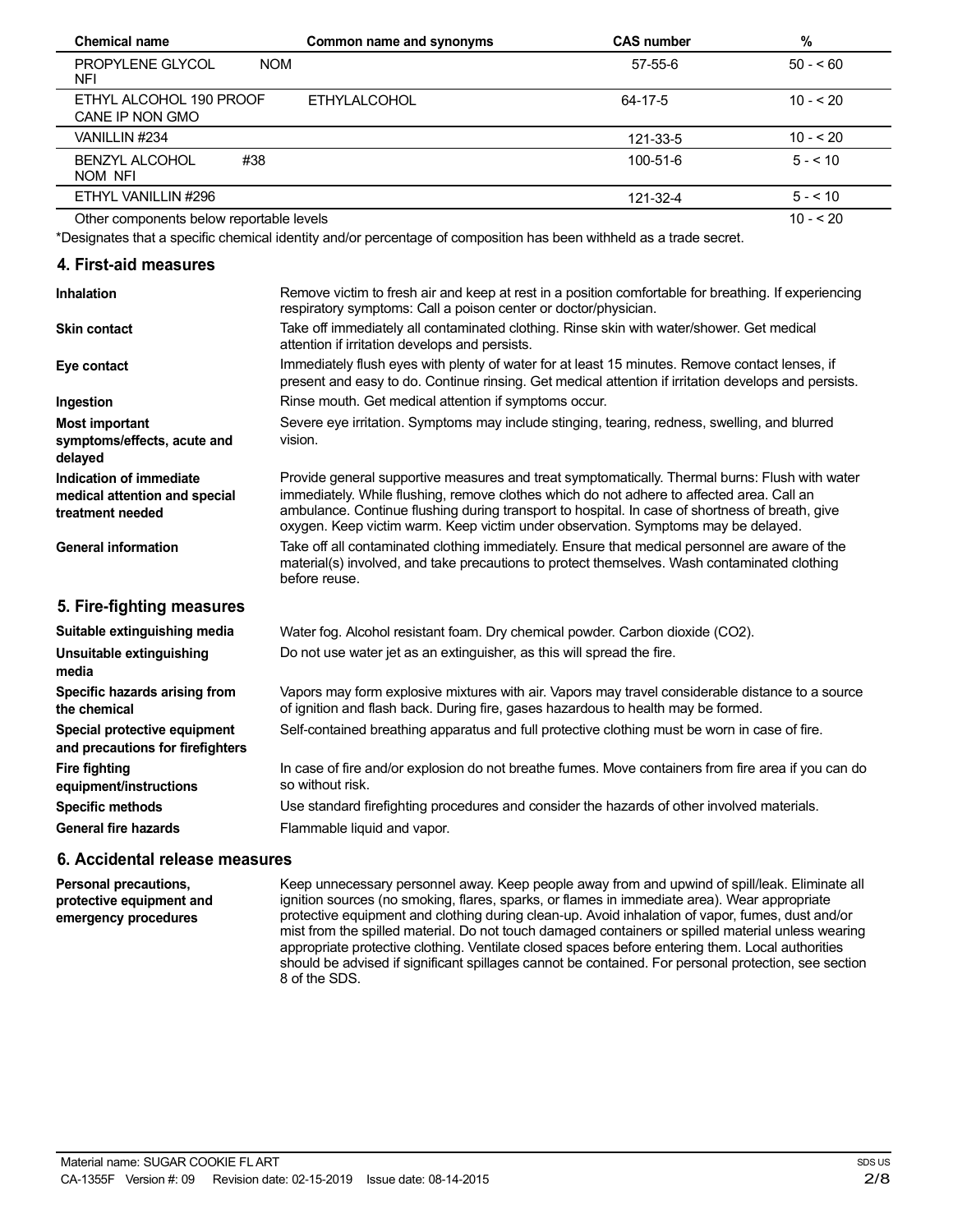| Methods and materials for<br>containment and cleaning up        | Use water spray to reduce vapors or divert vapor cloud drift. Eliminate all ignition sources (no<br>smoking, flares, sparks, or flames in immediate area). Keep combustibles (wood, paper, oil, etc.)<br>away from spilled material. Take precautionary measures against static discharge. Use only<br>non-sparking tools.                                                                                                                                                                                                                                                                                                                                   |  |
|-----------------------------------------------------------------|--------------------------------------------------------------------------------------------------------------------------------------------------------------------------------------------------------------------------------------------------------------------------------------------------------------------------------------------------------------------------------------------------------------------------------------------------------------------------------------------------------------------------------------------------------------------------------------------------------------------------------------------------------------|--|
|                                                                 | Large Spills: Stop the flow of material, if this is without risk. Dike the spilled material, where this is<br>possible. Use a non-combustible material like vermiculite, sand or earth to soak up the product<br>and place into a container for later disposal. Following product recovery, flush area with water.                                                                                                                                                                                                                                                                                                                                           |  |
|                                                                 | Small Spills: Absorb with earth, sand or other non-combustible material and transfer to containers<br>for later disposal. Wipe up with absorbent material (e.g. cloth, fleece). Clean surface thoroughly to<br>remove residual contamination.                                                                                                                                                                                                                                                                                                                                                                                                                |  |
|                                                                 | Never return spills to original containers for re-use. For waste disposal, see section 13 of the SDS.                                                                                                                                                                                                                                                                                                                                                                                                                                                                                                                                                        |  |
| <b>Environmental precautions</b>                                | Avoid discharge into drains, water courses or onto the ground.                                                                                                                                                                                                                                                                                                                                                                                                                                                                                                                                                                                               |  |
| 7. Handling and storage                                         |                                                                                                                                                                                                                                                                                                                                                                                                                                                                                                                                                                                                                                                              |  |
| Precautions for safe handling                                   | Do not handle, store or open near an open flame, sources of heat or sources of ignition. Protect<br>material from direct sunlight. When using do not smoke. Explosion-proof general and local exhaust<br>ventilation. Take precautionary measures against static discharges. All equipment used when<br>handling the product must be grounded. Use non-sparking tools and explosion-proof equipment.<br>Avoid breathing dust/fume/gas/mist/vapors/spray. Avoid contact with eyes. Avoid prolonged<br>exposure. Use only outdoors or in a well-ventilated area. Wear appropriate personal protective<br>equipment. Observe good industrial hygiene practices. |  |
| Conditions for safe storage,<br>including any incompatibilities | Store locked up. Keep away from heat, sparks and open flame. Prevent electrostatic charge<br>build-up by using common bonding and grounding techniques. Store in a cool, dry place out of<br>direct sunlight. Store in tightly closed container. Store in a well-ventilated place. Keep in an area<br>equipped with sprinklers. Store away from incompatible materials (see Section 10 of the SDS).                                                                                                                                                                                                                                                          |  |

## **8. Exposure controls/personal protection**

#### **Occupational exposure limits**

The following constituents are the only constituents of the product which have a PEL, TLV or other recommended exposure limit. At this time, the other constituents have no known exposure limits.

| US. OSHA Table Z-1 Limits for Air Contaminants (29 CFR 1910.1000)             |             |             |             |
|-------------------------------------------------------------------------------|-------------|-------------|-------------|
| <b>Components</b>                                                             | <b>Type</b> | Value       |             |
| ETHYL ALCOHOL 190<br>PROOF CANE IP NON<br>GMO (CAS 64-17-5)                   | PEL         | 1900 mg/m3  |             |
|                                                                               |             | 1000 ppm    |             |
| <b>US. ACGIH Threshold Limit Values</b>                                       |             |             |             |
| <b>Components</b>                                                             | <b>Type</b> | Value       |             |
| ETHYL ALCOHOL 190<br>PROOF CANE IP NON<br>GMO (CAS 64-17-5)                   | <b>STEL</b> | 1000 ppm    |             |
| US. NIOSH: Pocket Guide to Chemical Hazards                                   |             |             |             |
| <b>Components</b>                                                             | <b>Type</b> | Value       |             |
| ETHYL ALCOHOL 190<br>PROOF CANE IP NON<br>GMO (CAS 64-17-5)                   | <b>TWA</b>  | 1900 mg/m3  |             |
|                                                                               |             | 1000 ppm    |             |
| US. Workplace Environmental Exposure Level (WEEL) Guides<br><b>Components</b> | <b>Type</b> | Value       | <b>Form</b> |
| <b>BENZYL ALCOHOL</b><br>#38 NOM NFI (CAS<br>$100-51-6$                       | <b>TWA</b>  | 44.2 mg/m3  |             |
|                                                                               |             | 10 ppm      |             |
| PROPYLENE GLYCOL<br>NOM NFI (CAS 57-55-6)                                     | <b>TWA</b>  | 10 mg/m $3$ | Aerosol.    |
| VANILLIN #234 (CAS<br>$121 - 33 - 5$                                          | <b>TWA</b>  | 10 $mg/m3$  |             |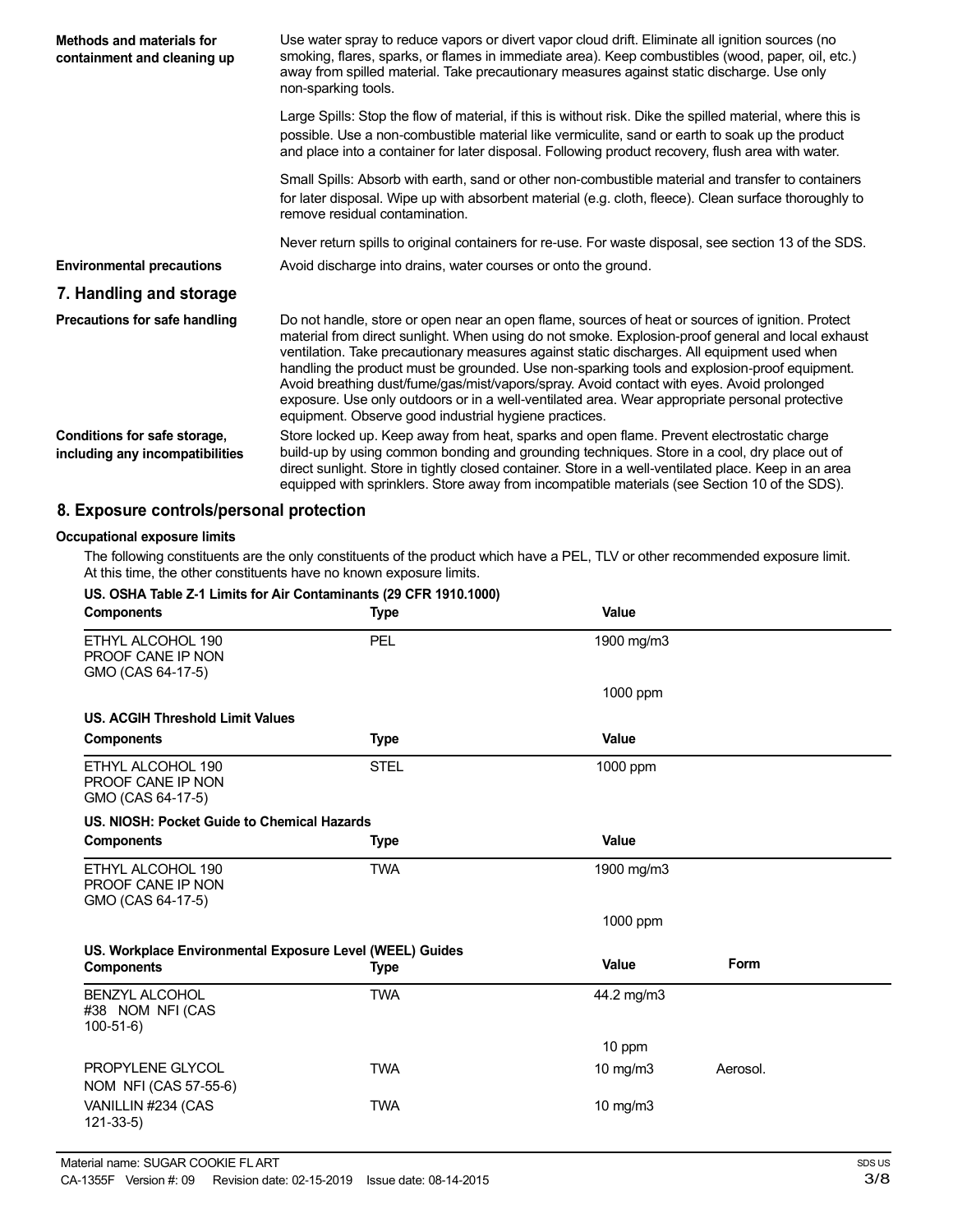| <b>Biological limit values</b>           | No biological exposure limits noted for the ingredient(s).                                                                                                                                                                                                                                                                                                                                                                                            |  |  |
|------------------------------------------|-------------------------------------------------------------------------------------------------------------------------------------------------------------------------------------------------------------------------------------------------------------------------------------------------------------------------------------------------------------------------------------------------------------------------------------------------------|--|--|
| Appropriate engineering<br>controls      | Explosion-proof general and local exhaust ventilation. Good general ventilation should be used.<br>Ventilation rates should be matched to conditions. If applicable, use process enclosures, local<br>exhaust ventilation, or other engineering controls to maintain airborne levels below recommended<br>exposure limits. If exposure limits have not been established, maintain airborne levels to an<br>acceptable level. Provide eyewash station. |  |  |
|                                          | Individual protection measures, such as personal protective equipment                                                                                                                                                                                                                                                                                                                                                                                 |  |  |
| Eye/face protection                      | Wear safety glasses with side shields (or goggles).                                                                                                                                                                                                                                                                                                                                                                                                   |  |  |
| <b>Skin protection</b>                   |                                                                                                                                                                                                                                                                                                                                                                                                                                                       |  |  |
| Hand protection                          | Wear appropriate chemical resistant gloves.                                                                                                                                                                                                                                                                                                                                                                                                           |  |  |
| <b>Other</b>                             | Wear appropriate chemical resistant clothing.                                                                                                                                                                                                                                                                                                                                                                                                         |  |  |
| <b>Respiratory protection</b>            | If engineering controls do not maintain airborne concentrations below recommended exposure<br>limits (where applicable) or to an acceptable level (in countries where exposure limits have not<br>been established), an approved respirator must be worn.                                                                                                                                                                                             |  |  |
| <b>Thermal hazards</b>                   | Wear appropriate thermal protective clothing, when necessary.                                                                                                                                                                                                                                                                                                                                                                                         |  |  |
| <b>General hygiene</b><br>considerations | When using do not smoke. Always observe good personal hygiene measures, such as washing<br>after handling the material and before eating, drinking, and/or smoking. Routinely wash work<br>clothing and protective equipment to remove contaminants.                                                                                                                                                                                                  |  |  |

## **9. Physical and chemical properties**

| Appearance                                        |                                  |  |
|---------------------------------------------------|----------------------------------|--|
| <b>Physical state</b>                             | Liquid.                          |  |
| Form                                              | Liquid.                          |  |
| Color                                             | Not available.                   |  |
| Odor                                              | Not available.                   |  |
| Odor threshold                                    | Not available.                   |  |
| рH                                                | Not available.                   |  |
| Melting point/freezing point                      | -173.38 °F (-114.1 °C) estimated |  |
| Initial boiling point and boiling<br>range        | 173.3 °F (78.5 °C) estimated     |  |
| <b>Flash point</b>                                | 109.0 °F (42.8 °C) Closed Cup    |  |
| <b>Evaporation rate</b>                           | Not available.                   |  |
| Flammability (solid, gas)                         | Not applicable.                  |  |
| Upper/lower flammability or explosive limits      |                                  |  |
| <b>Flammability limit - lower</b><br>(%)          | Not available.                   |  |
| <b>Flammability limit - upper</b><br>$(\% )$      | Not available.                   |  |
| Explosive limit - lower (%)                       | Not available.                   |  |
| Explosive limit - upper (%)                       | Not available.                   |  |
| Vapor pressure                                    | 10.21 hPa estimated              |  |
| <b>Vapor density</b>                              | Not available.                   |  |
| <b>Relative density</b>                           | Not available.                   |  |
| Solubility(ies)                                   |                                  |  |
| Solubility (water)                                | Not available.                   |  |
| <b>Partition coefficient</b><br>(n-octanol/water) | Not available.                   |  |
| <b>Auto-ignition temperature</b>                  | 685 °F (362.78 °C) estimated     |  |
| <b>Decomposition temperature</b>                  | Not available.                   |  |
| <b>Viscosity</b>                                  | Not available.                   |  |
| <b>Other information</b>                          |                                  |  |
| <b>Density</b>                                    | 0.86 g/cm3 estimated             |  |
| <b>Explosive properties</b>                       | Not explosive.                   |  |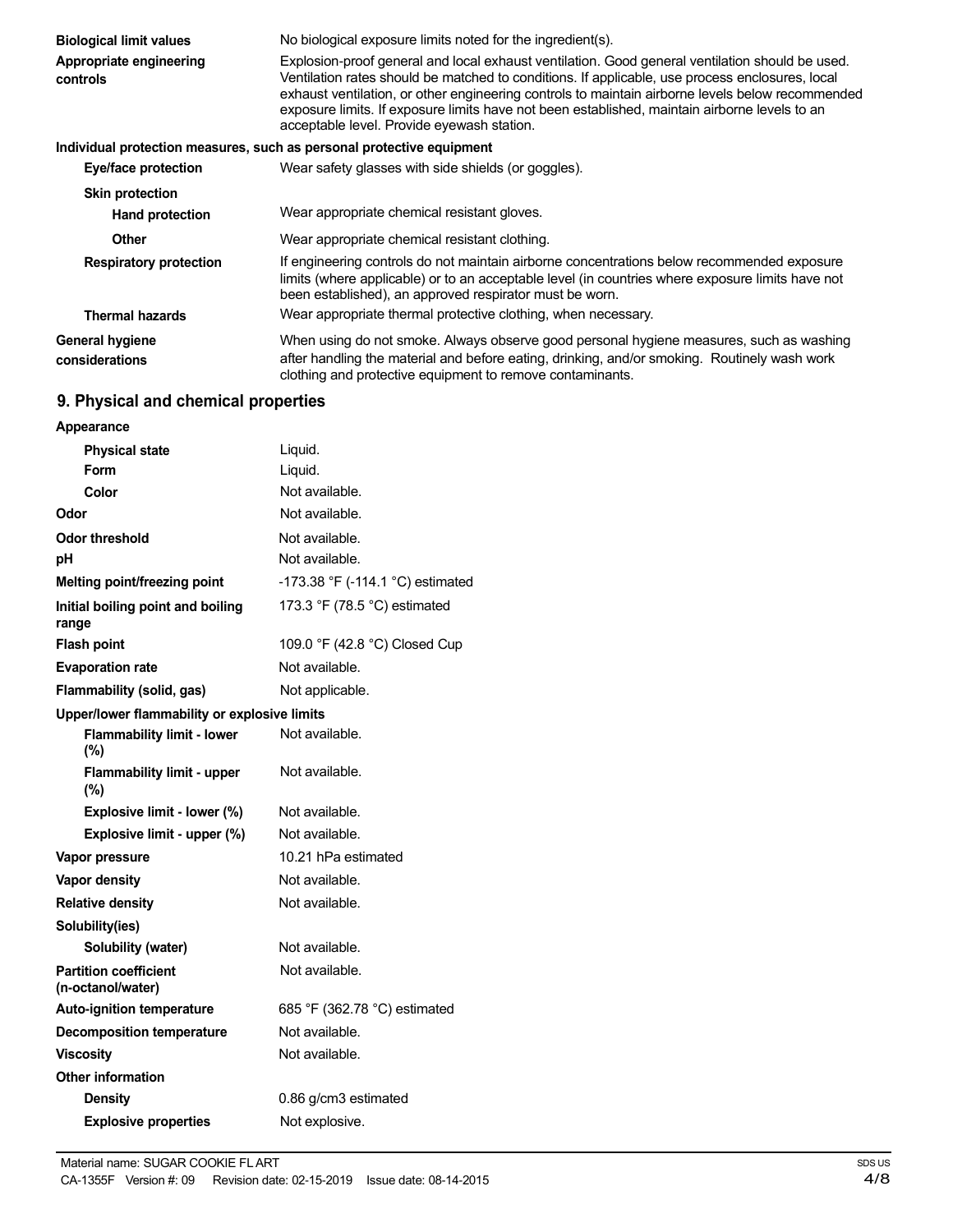| <b>Flammability class</b>                          | Combustible II estimated                                                                                                                                                 |
|----------------------------------------------------|--------------------------------------------------------------------------------------------------------------------------------------------------------------------------|
| <b>Oxidizing properties</b>                        | Not oxidizing.                                                                                                                                                           |
| <b>Refractive index</b>                            | 1.4368 - 1.4668                                                                                                                                                          |
| Specific gravity                                   | $1.02 - 1.05$                                                                                                                                                            |
| 10. Stability and reactivity                       |                                                                                                                                                                          |
| <b>Reactivity</b>                                  | The product is stable and non-reactive under normal conditions of use, storage and transport.                                                                            |
| <b>Chemical stability</b>                          | Material is stable under normal conditions.                                                                                                                              |
| <b>Possibility of hazardous</b><br>reactions       | Hazardous polymerization does not occur.                                                                                                                                 |
| <b>Conditions to avoid</b>                         | Keep away from heat, hot surfaces, sparks, open flames and other ignition sources. Avoid<br>temperatures exceeding the flash point. Contact with incompatible materials. |
| Strong oxidizing agents.<br>Incompatible materials |                                                                                                                                                                          |

No hazardous decomposition products are known.

# **11. Toxicological information**

**Hazardous decomposition**

**products**

### **Information on likely routes of exposure**

| <b>Inhalation</b>                                                                  | May cause irritation to the respiratory system. Prolonged inhalation may be harmful.                     |  |
|------------------------------------------------------------------------------------|----------------------------------------------------------------------------------------------------------|--|
| <b>Skin contact</b>                                                                | No adverse effects due to skin contact are expected.                                                     |  |
| Eye contact                                                                        | Causes serious eye irritation.                                                                           |  |
| Ingestion                                                                          | Expected to be a low ingestion hazard.                                                                   |  |
| Symptoms related to the<br>physical, chemical and<br>toxicological characteristics | Severe eye irritation. Symptoms may include stinging, tearing, redness, swelling, and blurred<br>vision. |  |

#### **Information on toxicological effects**

#### **Acute toxicity**

| <b>Components</b>                                     | <b>Species</b>                                                 | <b>Test Results</b>                                                                      |
|-------------------------------------------------------|----------------------------------------------------------------|------------------------------------------------------------------------------------------|
| <b>BENZYL ALCOHOL</b>                                 | #38 NOM NFI (CAS 100-51-6)                                     |                                                                                          |
| Acute                                                 |                                                                |                                                                                          |
| Oral                                                  |                                                                |                                                                                          |
| LD50                                                  | Rat                                                            | 1230 - 3100 mg/kg                                                                        |
| Skin corrosion/irritation                             | Prolonged skin contact may cause temporary irritation.         |                                                                                          |
| Serious eye damage/eye<br>irritation                  | Causes serious eye irritation.                                 |                                                                                          |
| Respiratory or skin sensitization                     |                                                                |                                                                                          |
| <b>Respiratory sensitization</b>                      | Not a respiratory sensitizer.                                  |                                                                                          |
| <b>Skin sensitization</b>                             | This product is not expected to cause skin sensitization.      |                                                                                          |
| Germ cell mutagenicity                                | mutagenic or genotoxic.                                        | No data available to indicate product or any components present at greater than 0.1% are |
| Carcinogenicity                                       | Not classifiable as to carcinogenicity to humans.              |                                                                                          |
|                                                       | IARC Monographs. Overall Evaluation of Carcinogenicity         |                                                                                          |
| Not listed.                                           |                                                                |                                                                                          |
|                                                       | OSHA Specifically Regulated Substances (29 CFR 1910.1001-1052) |                                                                                          |
| Not regulated.                                        |                                                                |                                                                                          |
|                                                       | US. National Toxicology Program (NTP) Report on Carcinogens    |                                                                                          |
| Not listed.                                           |                                                                |                                                                                          |
| <b>Reproductive toxicity</b>                          | Possible reproductive hazard.                                  |                                                                                          |
| Specific target organ toxicity -<br>single exposure   | Not classified.                                                |                                                                                          |
| Specific target organ toxicity -<br>repeated exposure | Not classified.                                                |                                                                                          |
| <b>Aspiration hazard</b>                              | Not an aspiration hazard.                                      |                                                                                          |
| <b>Chronic effects</b>                                | Prolonged inhalation may be harmful.                           |                                                                                          |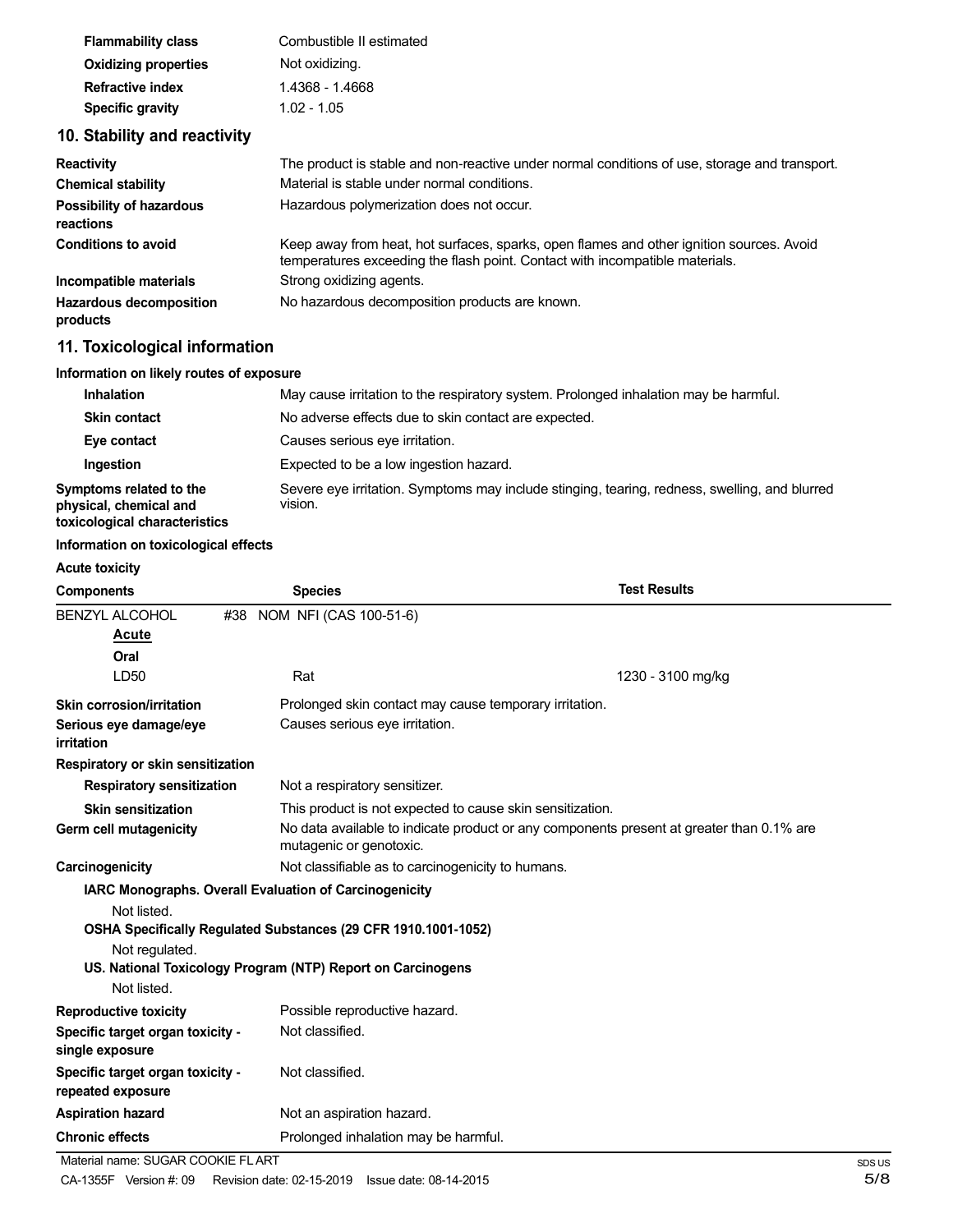| 12. Ecological information                        |                                                                                                                                                                                                                                                                                                                                                                                               |                                                                                                                                                                                            |  |
|---------------------------------------------------|-----------------------------------------------------------------------------------------------------------------------------------------------------------------------------------------------------------------------------------------------------------------------------------------------------------------------------------------------------------------------------------------------|--------------------------------------------------------------------------------------------------------------------------------------------------------------------------------------------|--|
| Ecotoxicity                                       | The product is not classified as environmentally hazardous. However, this does not exclude the<br>possibility that large or frequent spills can have a harmful or damaging effect on the environment.                                                                                                                                                                                         |                                                                                                                                                                                            |  |
| Persistence and degradability                     | No data is available on the degradability of any ingredients in the mixture.                                                                                                                                                                                                                                                                                                                  |                                                                                                                                                                                            |  |
| <b>Bioaccumulative potential</b>                  |                                                                                                                                                                                                                                                                                                                                                                                               |                                                                                                                                                                                            |  |
| Partition coefficient n-octanol / water (log Kow) |                                                                                                                                                                                                                                                                                                                                                                                               |                                                                                                                                                                                            |  |
| <b>BENZYL ALCOHOL</b>                             | #38 NOM NFI                                                                                                                                                                                                                                                                                                                                                                                   | 1.1                                                                                                                                                                                        |  |
| ETHYL ALCOHOL 190 PROOF CANE IP NON GMO           |                                                                                                                                                                                                                                                                                                                                                                                               | $-0.31$                                                                                                                                                                                    |  |
| ETHYL VANILLIN #296<br>PROPYLENE GLYCOL           | <b>NOM NFI</b>                                                                                                                                                                                                                                                                                                                                                                                | 1.61<br>$-0.92$                                                                                                                                                                            |  |
| VANILLIN #234                                     |                                                                                                                                                                                                                                                                                                                                                                                               | 1.37                                                                                                                                                                                       |  |
| <b>Mobility in soil</b>                           | No data available.                                                                                                                                                                                                                                                                                                                                                                            |                                                                                                                                                                                            |  |
| Other adverse effects                             |                                                                                                                                                                                                                                                                                                                                                                                               | No other adverse environmental effects (e.g. ozone depletion, photochemical ozone creation<br>potential, endocrine disruption, global warming potential) are expected from this component. |  |
| 13. Disposal considerations                       |                                                                                                                                                                                                                                                                                                                                                                                               |                                                                                                                                                                                            |  |
| <b>Disposal instructions</b>                      | Collect and reclaim or dispose in sealed containers at licensed waste disposal site. Incinerate the<br>material under controlled conditions in an approved incinerator. Do not incinerate sealed<br>containers. If discarded, this product is considered a RCRA ignitable waste, D001. Dispose of<br>contents/container in accordance with local/regional/national/international regulations. |                                                                                                                                                                                            |  |
| <b>Local disposal regulations</b>                 | Dispose in accordance with all applicable regulations.                                                                                                                                                                                                                                                                                                                                        |                                                                                                                                                                                            |  |
| Hazardous waste code                              | D001: Waste Flammable material with a flash point <140 F<br>The waste code should be assigned in discussion between the user, the producer and the waste<br>disposal company.                                                                                                                                                                                                                 |                                                                                                                                                                                            |  |
| Waste from residues / unused<br>products          | Dispose of in accordance with local regulations. Empty containers or liners may retain some<br>product residues. This material and its container must be disposed of in a safe manner (see:<br>Disposal instructions).                                                                                                                                                                        |                                                                                                                                                                                            |  |
| <b>Contaminated packaging</b>                     | Since emptied containers may retain product residue, follow label warnings even after container is<br>emptied. Empty containers should be taken to an approved waste handling site for recycling or<br>disposal.                                                                                                                                                                              |                                                                                                                                                                                            |  |
| 14. Transport information                         |                                                                                                                                                                                                                                                                                                                                                                                               |                                                                                                                                                                                            |  |
| <b>DOT</b>                                        |                                                                                                                                                                                                                                                                                                                                                                                               |                                                                                                                                                                                            |  |
| UN number                                         | <b>UN1197</b>                                                                                                                                                                                                                                                                                                                                                                                 |                                                                                                                                                                                            |  |
| UN proper shipping name                           | Extracts, flavoring, liquid                                                                                                                                                                                                                                                                                                                                                                   |                                                                                                                                                                                            |  |
| Transport hazard class(es)                        |                                                                                                                                                                                                                                                                                                                                                                                               |                                                                                                                                                                                            |  |
| <b>Class</b>                                      | 3                                                                                                                                                                                                                                                                                                                                                                                             |                                                                                                                                                                                            |  |
| <b>Subsidiary risk</b>                            |                                                                                                                                                                                                                                                                                                                                                                                               |                                                                                                                                                                                            |  |
| Label(s)                                          | 3                                                                                                                                                                                                                                                                                                                                                                                             |                                                                                                                                                                                            |  |
| Packing group                                     | Ш<br>Read safety instructions, SDS and emergency procedures before handling.                                                                                                                                                                                                                                                                                                                  |                                                                                                                                                                                            |  |
| Special precautions for user                      |                                                                                                                                                                                                                                                                                                                                                                                               |                                                                                                                                                                                            |  |
| <b>Special provisions</b>                         | B1, IB3, T2, TP1<br>150                                                                                                                                                                                                                                                                                                                                                                       |                                                                                                                                                                                            |  |
| <b>Packaging exceptions</b><br>Packaging non bulk | 203                                                                                                                                                                                                                                                                                                                                                                                           |                                                                                                                                                                                            |  |
| Packaging bulk                                    | 242                                                                                                                                                                                                                                                                                                                                                                                           |                                                                                                                                                                                            |  |
| <b>IATA</b>                                       |                                                                                                                                                                                                                                                                                                                                                                                               |                                                                                                                                                                                            |  |
| <b>UN number</b>                                  | <b>UN1197</b>                                                                                                                                                                                                                                                                                                                                                                                 |                                                                                                                                                                                            |  |

Read safety instructions, SDS and emergency procedures before handling.

3 - III No. 3L

Extracts, flavouring, liquid

Allowed with restrictions.

Allowed with restrictions.

**UN proper shipping name Transport hazard class(es)**

**Subsidiary risk**

**Environmental hazards**

**Special precautions for user**

**Passenger and cargo**

**Cargo aircraft only**

**Class**

**Packing group**

**Other information**

**aircraft**

**ERG Code**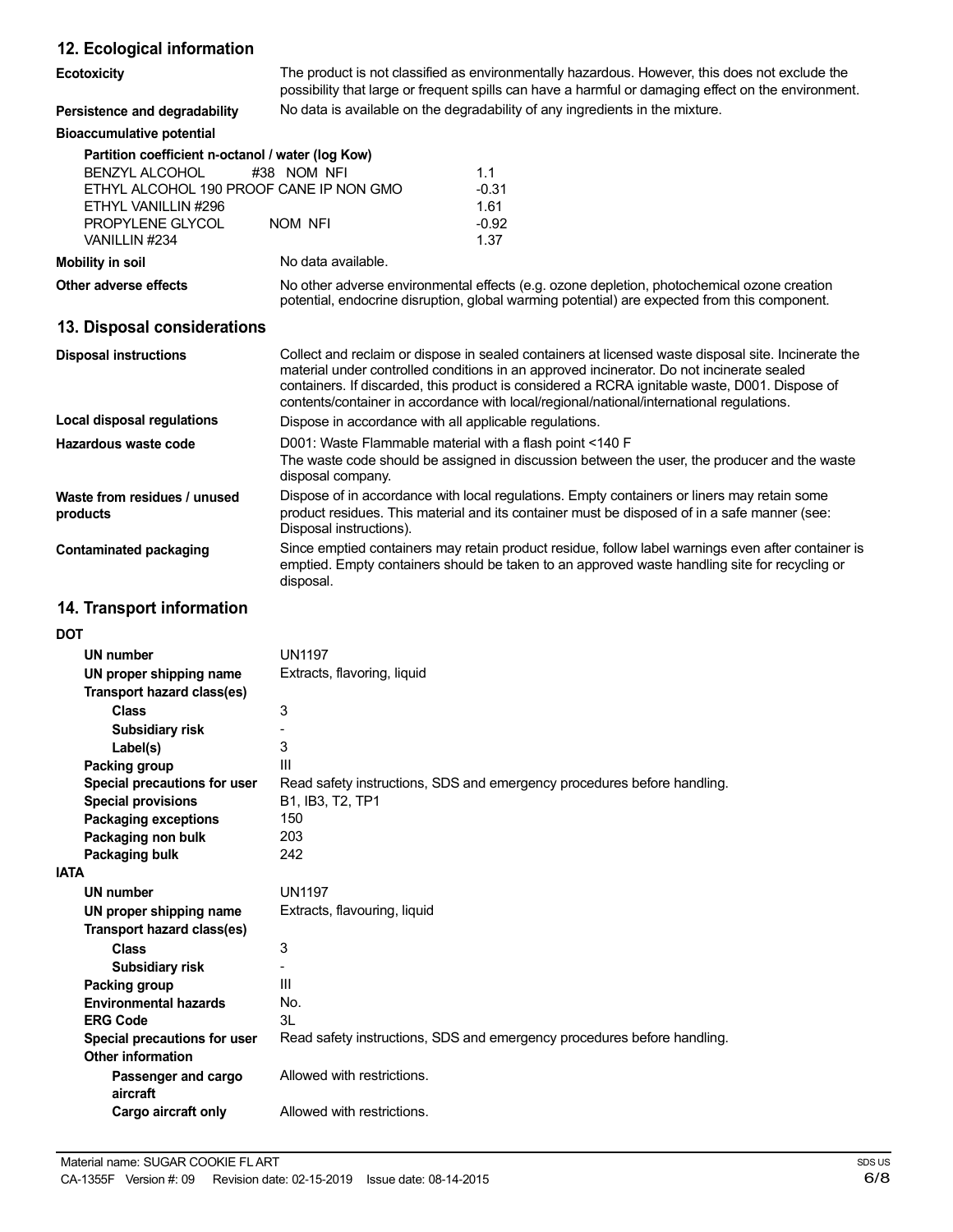**IMDG**

| <b>IMDG</b>                                                    |                                                                                                                   |
|----------------------------------------------------------------|-------------------------------------------------------------------------------------------------------------------|
| UN number                                                      | <b>UN1197</b>                                                                                                     |
| UN proper shipping name                                        | EXTRACTS, FLAVOURING, LIQUID                                                                                      |
| Transport hazard class(es)                                     |                                                                                                                   |
| <b>Class</b>                                                   | 3                                                                                                                 |
| Subsidiary risk                                                |                                                                                                                   |
| Packing group                                                  | III                                                                                                               |
| <b>Environmental hazards</b>                                   |                                                                                                                   |
| <b>Marine pollutant</b>                                        | No.                                                                                                               |
| <b>EmS</b>                                                     | $F-E$ , S-D                                                                                                       |
| Special precautions for user<br>Transport in bulk according to | Read safety instructions, SDS and emergency procedures before handling.<br>Not established.                       |
| Annex II of MARPOL 73/78 and                                   |                                                                                                                   |
| the IBC Code                                                   |                                                                                                                   |
| <b>DOT</b>                                                     |                                                                                                                   |
|                                                                |                                                                                                                   |
| <b>FLAMMABLE LIQUID</b>                                        |                                                                                                                   |
| <b>IATA; IMDG</b>                                              |                                                                                                                   |
|                                                                |                                                                                                                   |
| 15. Regulatory information                                     |                                                                                                                   |
| <b>US federal regulations</b>                                  | This product is a "Hazardous Chemical" as defined by the OSHA Hazard Communication<br>Standard, 29 CFR 1910.1200. |
| <b>Toxic Substances Control Act (TSCA)</b>                     |                                                                                                                   |
|                                                                | TSCA Section 12(b) Export Notification (40 CFR 707, Subpt. D)                                                     |
| Not regulated.                                                 |                                                                                                                   |
| <b>CERCLA Hazardous Substance List (40 CFR 302.4)</b>          |                                                                                                                   |
| Not listed.                                                    |                                                                                                                   |
| SARA 304 Emergency release notification                        |                                                                                                                   |
| Not regulated.                                                 | OSHA Specifically Regulated Substances (29 CFR 1910.1001-1052)                                                    |
| Not regulated.                                                 |                                                                                                                   |
| Superfund Amendments and Reauthorization Act of 1986 (SARA)    |                                                                                                                   |
| SARA 302 Extremely hazardous substance                         |                                                                                                                   |
| Not listed.                                                    |                                                                                                                   |
| SARA 311/312 Hazardous<br>chemical                             | No (Exempt)                                                                                                       |
| SARA 313 (TRI reporting)<br>Not regulated.                     |                                                                                                                   |